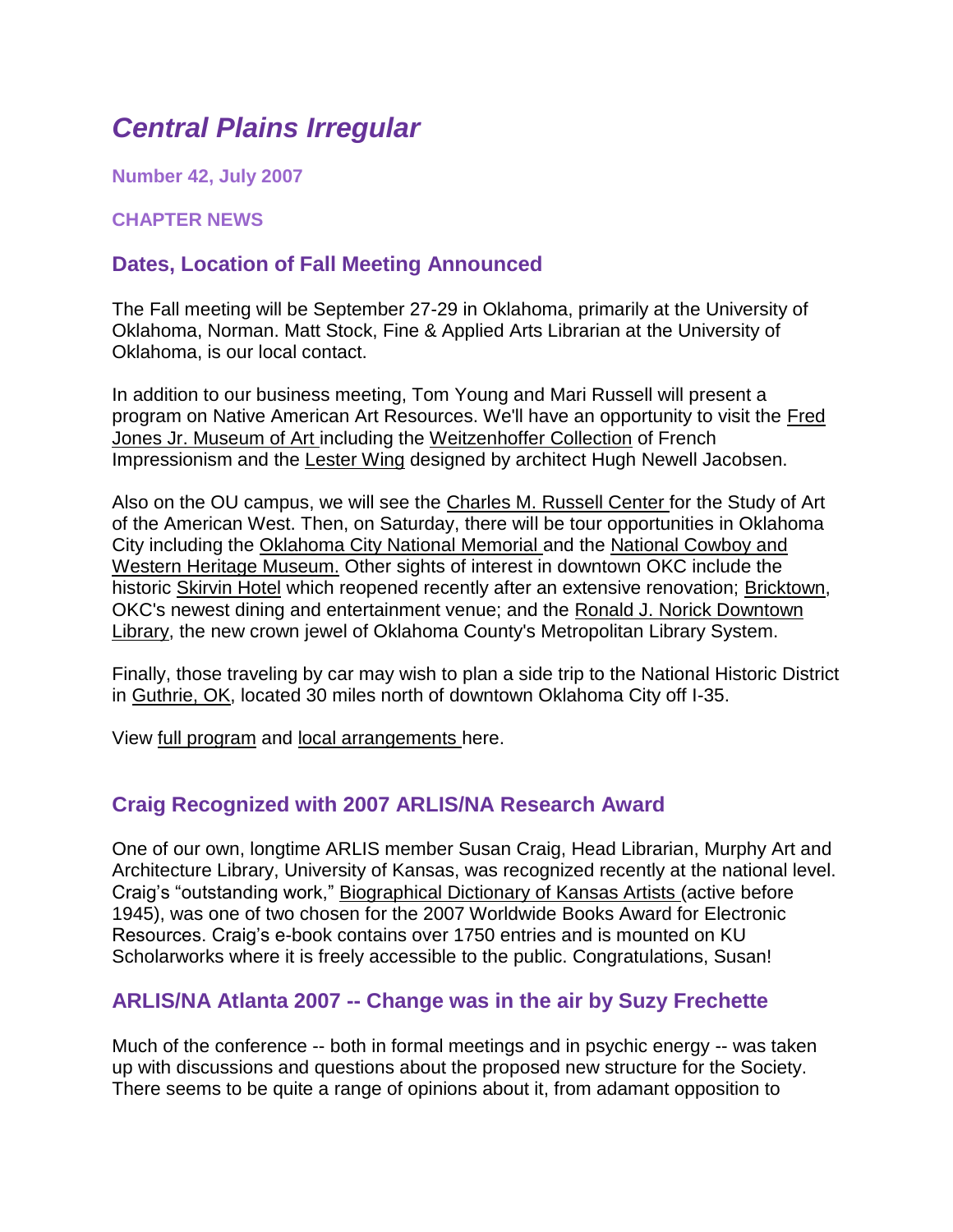indifference to positive enthusiasm. All sub-groups talked about it in their meetings, there was much informal discussion during free time, and it was the major topic of the Membership Meeting.

Many of the sessions and workshops dealt with new technologies and strategies. Issues such as social tagging, user-generated content, staff blogs, in-house wikis, library MySpace pages, etc., were in the air. Many of the younger/newer members of the Society are already comfortable with these things and are pushing the older members to embrace them. In fact, there are quite a few photos of the conference on www.Flickr.com.

The hotel was a pleasant three-block walk to the High Museum of Art, and many of us popped over there when we had a free hour or so. The highlight of this was the exhibit of three of the panels from Ghiberti's "Gates of Paradise" bronze doors from the Florentine Baptistry. They are also traveling to Chicago and New York -- don't miss them!

Eleven Central Plains members gathered during a time period reserved for chapters to meet. Incoming Midwest Regional Representative Amy Trendler spent some time with us and listened to our questions and reservations about the new chapter affiliation situation. See [Atlanta meeting minutes](file:///C:/Documents%20and%20Settings/krizmd/Desktop/arlisna-cp/arlisna-cp/meetings/minutes%20atlanta.pdf) here.

All in all, because of all the proposed and real changes that are occurring, it should be an interesting year while we prepare for the Denver conference.

## **Unofficial meeting notes from the Spring Meeting by Marianne Cavanaugh**

On Friday morning March 30, Mikael Kriz and I set off for the ARLIS/CP meeting in Kansas City. Mikael is the one who took the official minutes of the meeting; I was along for the ride. We had a side mission, to taste and compare BBQ from Arthur Bryant's with Gates & Sons--A taste of Kansas City history.

We arrived in time to have lunch at Gates. It was quite the experience with employees shouting that they could help the next person. There was chaos at the counter as we tried to decide what to get and which sides we wished to have. Finally seated we tried to determine the ingredients in the sauce, which was a bit vinegary for my taste.

We were able to check into the hotel early and use their shuttle service to go to the meeting at the Kansas City Art Institute. Unfortunately the shuttle drivers were not sure where the library at the Kansas City Art Institute was located. However, they were determined to find it and we had a scenic tour of the KCAI campus. We made the business meeting just in time for snacks. It is always a pleasure to visit the KCAI library and MJ is a great host. See [Mikael's minutes](file:///C:/Documents%20and%20Settings/krizmd/Desktop/arlisna-cp/arlisna-cp/meetings/minutes%20mar07.pdf) for the rest of this meeting.